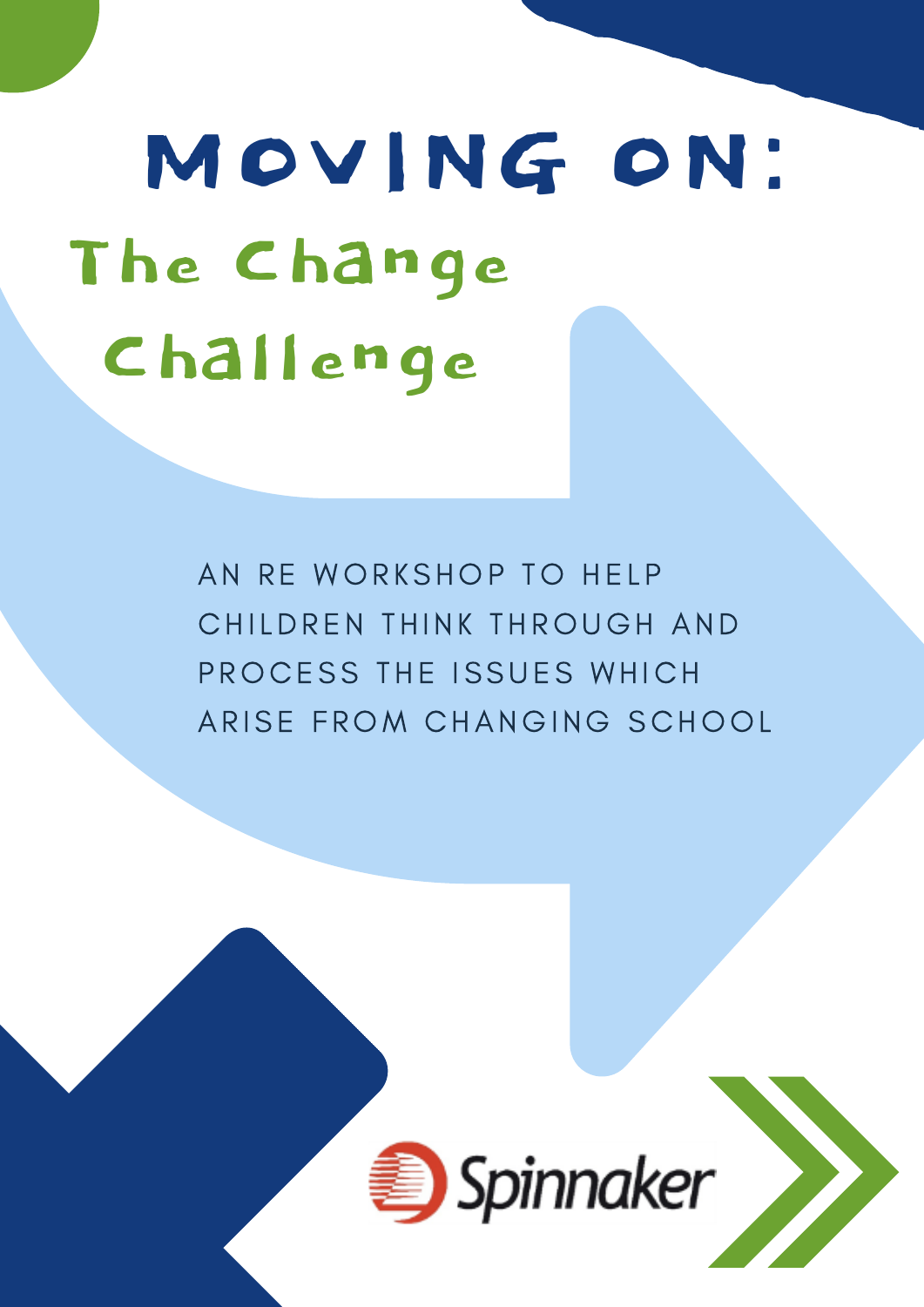#### Moving On:The Change Challenge outline

Information for Teachers: This is a workshop designed to help the children you are working with feel more prepared for their move to secondary school. Ideally this session will take approximately 3 hours, however it can be extended or adapted to suit each school's timetable.

#### Resources required:

Workshop Activity Sheets/pens/pencils

A 'Moving On' wall or board – to display the names of the children's secondary schools (for use during the final reflection)

Blank outlines leaves/butterflies/stars for children who would like to display work in the classroom or on the 'Moving On' wall.

Equipment to show video/Animated YouTube Bible Story - click [here](https://youtu.be/x5B8Q6zF3Qo) for link.

#### Introduction

Welcome to 'Moving On – The Change Challenge.' The aim of this workshop is to think about the changes you will face this summer, how you feel about them and what you can do to respond to them. You will have an opportunity to look back on your time at primary school and look forward to moving on to your secondary school with confidence.

I wonder – how good are you at CHANGE? The psychologists (those are the people who study our minds and behaviour for their job) tell us that humans don't really like change much, on the whole. Apparently, when things change, it makes us feel as if we are not in control and that makes us feel afraid? What do you think?

And sometimes, if we are a bit scared of change, we try to resist it. We try to stop it happening. But we can't control everything in our lives. Change will happen. Perhaps, the more important question is - how do we respond to change?

One of the most well known Bible characters, Joseph, was faced with many changes. Let's consider how he responded to change.

**Joseph's Story** - Read Joseph's Story or watch the [video](https://youtu.be/x5B8Q6zF3Qo) (click here for video). Show the following four questions and ask the children to keep them in mind while listening/watching.

- What changes did Joseph experience?
- How did he respond to change?
- How do you think he felt?
- Did anyone help him with the changes? Who?

After the story, discuss the questions in small groups and feed back to the class.

continued

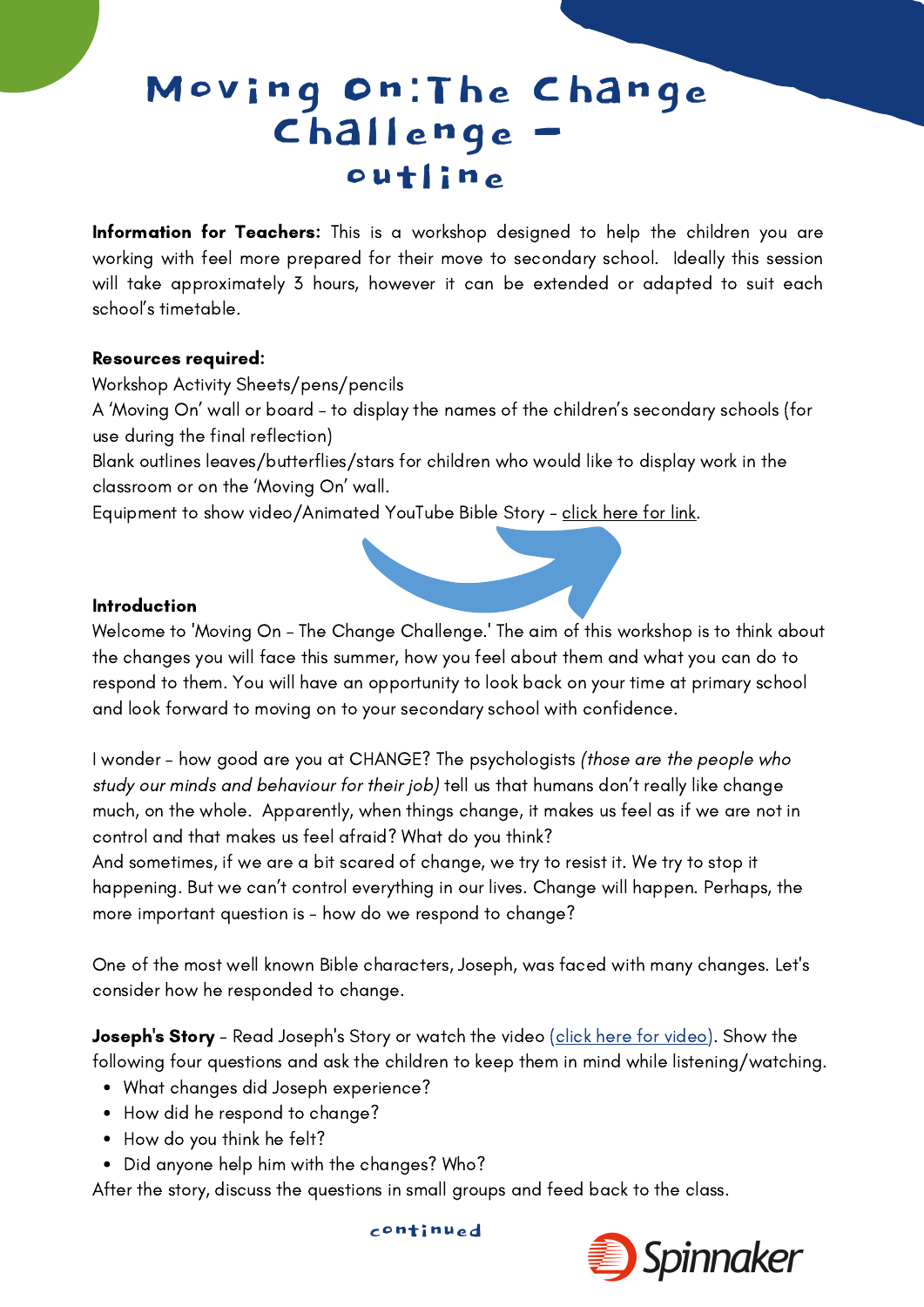#### Moving On:The Change Challenge outline continued

Activities - There are four worksheet activities with tasks to do in class and a chance to reflect on at home. They can be completed as group or whole class activities, in any order. There are also outline shapes to use for class display. The activities are:

- Considering Change Changes I look forward to, changes I worry about
- Thank You What are the things and people you're grateful for from primary school?
- A Fresh Start What would you like to do differently at your new school?
- Hopes and Dreams What would you like to do?

Allow an opportunity to share. [Additional Class Activity - Know Your Worth]

Reflection Activity - Moving On Wall List all the secondary schools your class is moving on to. (Group together those schools where only one child is going). Ask each child to write their name under the Secondary School they're going to. Look at together, also remembering their responses from the activities, and consider these questions:

- What is going to change for you?
- How will you respond to this change?
- How do you feel about this change?
- Who are the people and friends who can help you cope with change with confidence?
- What is your attitude to change now? do you resist it, or are you prepared to embrace it with confidence as Joseph did?

Christians believe that no matter what changes we are going through, God is with us and will help us get through every change. He had a special plan for Joseph's life and he has a special plan for us too!

Having friends alongside you can give you support and encouragement to cope well with all the changes of moving on to secondary school.

I hope that you will be inspired to appreciate your friends, be encouraged to make your friendships stronger and look forward to new friendships, so that whatever you may face in the future you are not alone. We all need friends!

**Prayer (Optional):** Dear God, Thank you for being with us wherever we are, whatever we are doing. Thank you for our friends and people who can help us embrace change in a positive way, helping us, encouraging us and supporting us. Please help each one of us adapt to all the changes as we 'Move On' to secondary school. Amen.



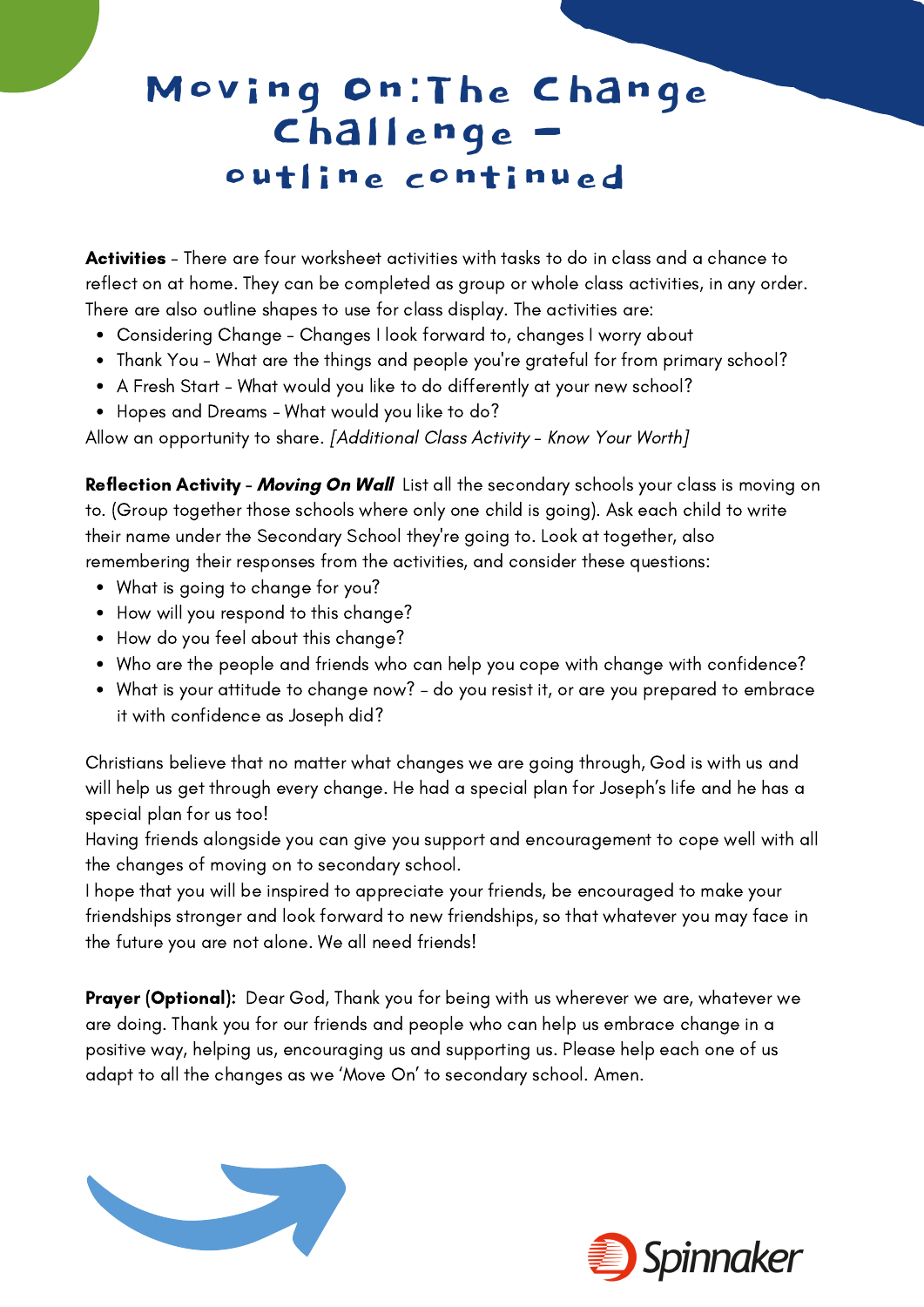## 'All Change!' The Bible Story of Joseph

(click here for [animated](https://youtu.be/x5B8Q6zF3Qo) YouTube version)

Joseph was the son of Jacob. He had 10 older brothers and one little brother, but ALL the brothers hated Joseph. They were jealous and angry that Joseph was the most loved. They thought it unfair that their father was always giving Joseph nice things.

One day, Joseph's father gave him a brand-new, beautiful, amazingly colourful coat. When his brothers saw it, they were furious and filled with jealousy. One night, Joseph had a dream. In the dream he saw that while cutting corn in the fields into bundles, all the brother's bundles of corn bowed down to Joseph's bundle. When Joseph told the dream to his brothers, they hated him even more. "Who do you think you are?" they shouted, "Do you really think you will rule over all of us?" They hated Joseph so much they plotted to get rid of him. This unbearable situation had to change. They were so spiteful they wanted to kill him.

His brother Reuben tried to save him and said, "Throw him into this well instead!" So, they did! They tore off Joseph's colourful coat, now stained with mud and blood, and threw him down into an empty well. As they sat down to eat their food and think about what to tell their father, a group of traders came by on their way to Egypt. The brothers sold Joseph to them as a slave. He would be taken far away to another country, with another language, with no friends or family, no comfort, with not even his beautiful coat to give him comfort. When the brothers returned home to their father with Joseph's torn, stained coat, they told him that Joseph must have been killed by a wild animal. Jacob was heartbroken. How would he cope without his most loved son? But God had a special plan. When Joseph arrived in Egypt he was put in prison. Joseph shouldn't have been in prison as he'd done nothing wrong. It was all a mistake, but the prison governor liked Joseph and put him in charge of all the other prisoners.

It wasn't a comfortable or cosy place to be but while in prison Joseph helped interpret the dreams of the Pharaoh (the king of Egypt) who had been trying to understand what they meant. With God's help, Joseph was able to tell the Pharaoh about the future of Egypt and how they would need to store up food as there would be seven years of plenty followed by seven years when there [would](https://spinnaker.org.uk/) be no harvest.

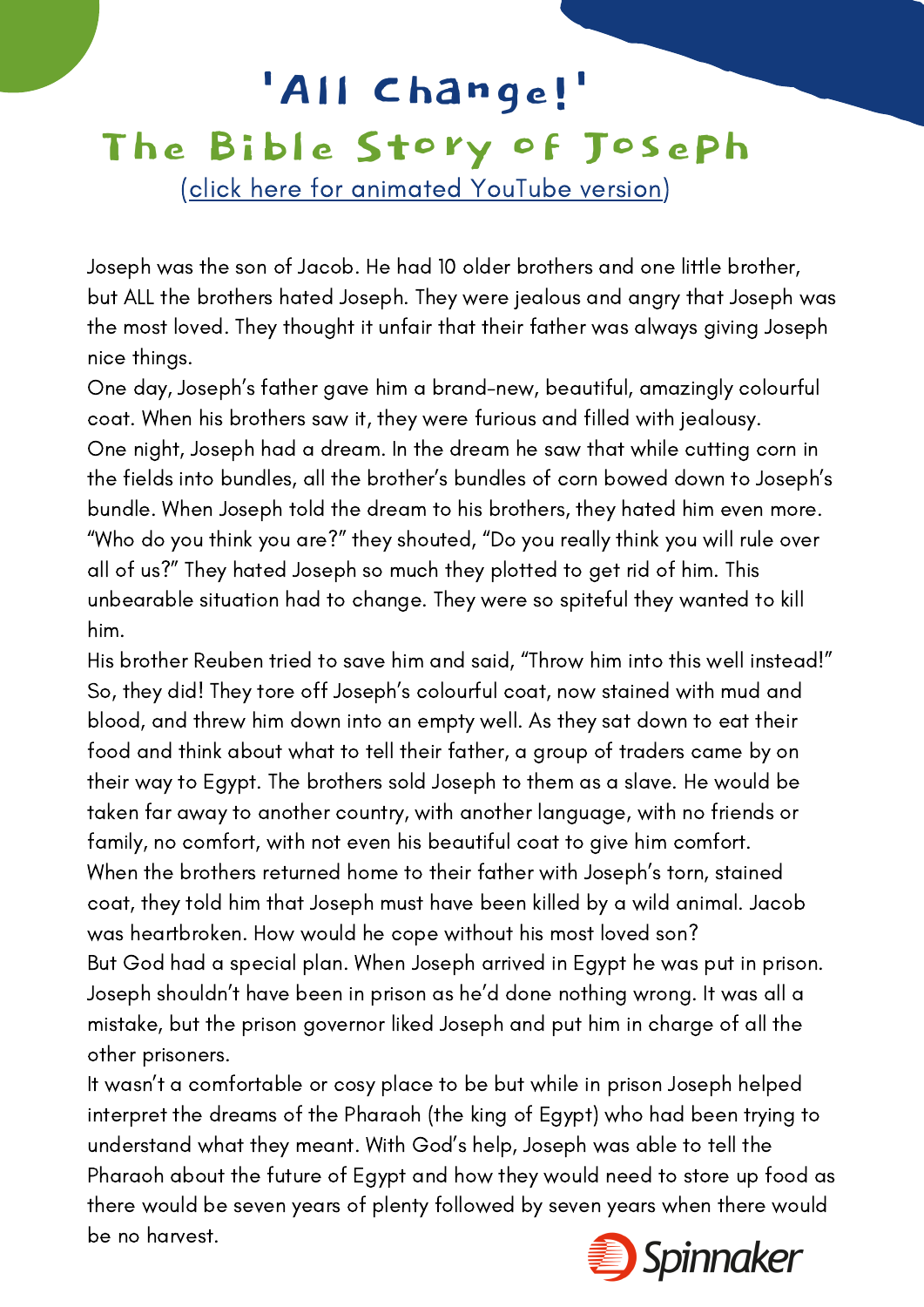### 'All Change!' The Bible Story of Joseph continued

Pharaoh was so impressed that he had Joseph released from prison and put him in charge of his kingdom. He put a ring on Joseph's finger. He hung a great gold chain around his neck and gave him a chariot to ride in. This was certainly very different to his life in prison and soon Joseph became the most important man in Egypt, after the king. Joseph stored up food for the Egyptians so that when the famine came there was plenty of food for everyone.

There was hunger and famine in many other countries, including back in Joseph's homeland. When Joseph's father heard that there was grain and food in Egypt he said to his sons, "You must go to Egypt to buy us food".

Joseph's brothers all went to Egypt except for Benjamin, the youngest. Their father couldn't bear for any harm to come to him, having already lost his son Joseph. The brothers felt terrible. They often thought about Joseph and wished they had not been so cruel.

When the brothers arrived in Egypt, they approached Joseph asking to buy food. They didn't recognise him as they all bowed down to him (just like in the dream!) He had changed so much. Surely, he looked like an Egyptian now?! Joseph could see that his youngest brother Benjamin wasn't with them, and so before revealing his identity to his brothers, he made a plan in order to get the whole family together.

He ordered his interpreter to send for Benjamin who had stayed at home. Then he then put his brothers into prison for 3 days. "Let's see how they like that," he thought to himself. After 3 days Joseph provided all of the brothers, apart from one, with grain and silver and sent them back home to return with Benjamin. The brothers did exactly as they were told. They certainly didn't want to make any more mistakes after what they had done to their brother Joseph so many years before. They travelled home and returned to Egypt, this time with Benjamin. On seeing all his brothers, Joseph could no longer contain his emotions. He burst into tears. "It's me, Joseph!" he said as he hugged and kissed them. He told his brothers of his life and all he had experienced, and he forgave them for what they had done. "God has taken care of me all this time, and now I will take care of you," he said. So, the whole of Joseph's family came to Egypt and lived there together for many years.

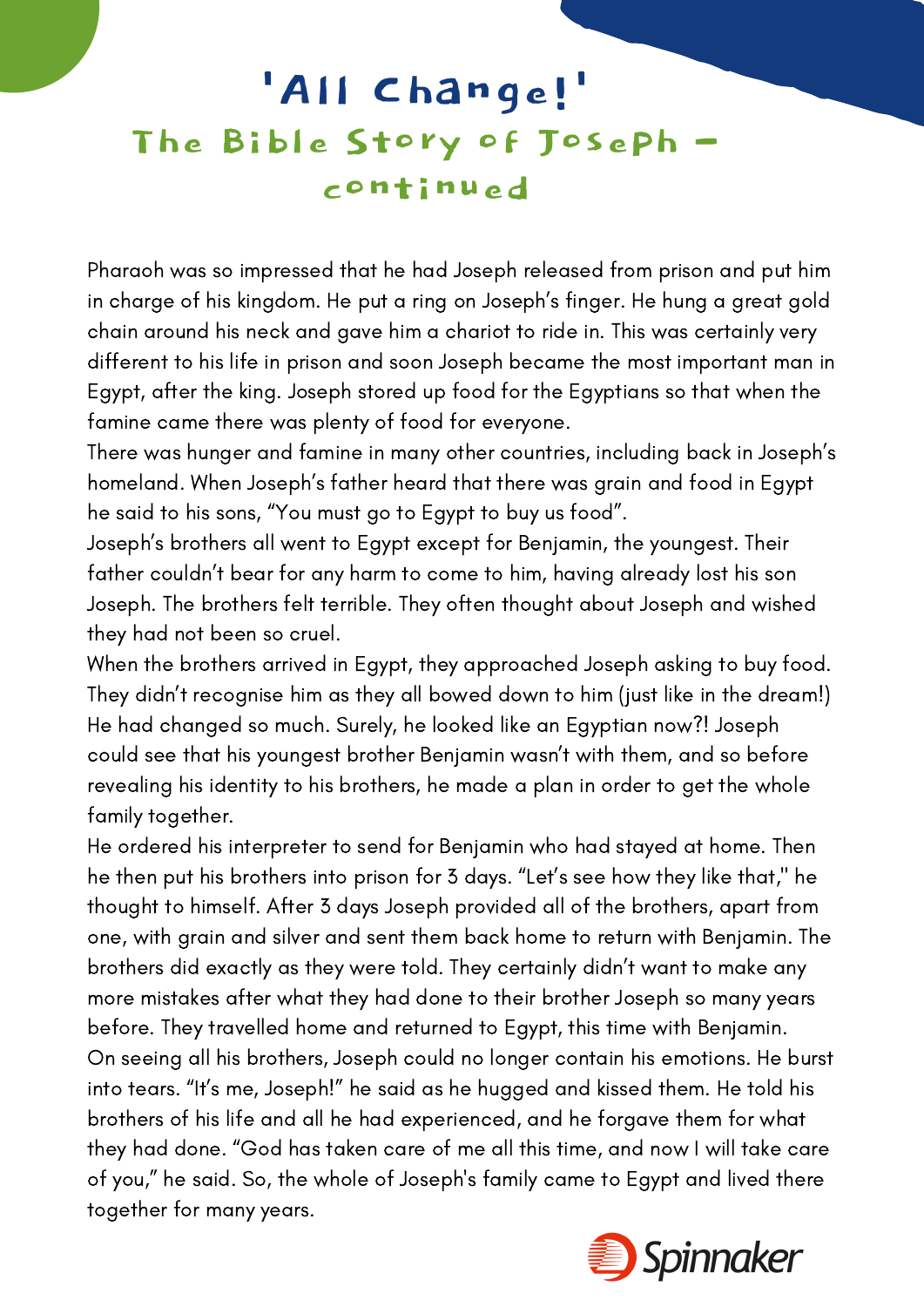THank You

A lot has happened to you since you started primary school! What are the things and people you are most grateful for?

Sometimes, when we are anxious or upset, we allow that to take over. Having an 'Attitude of Gratitude' can really help to keep perspective. It can also make us people who enjoy our lives more. Being grateful changes the way we view everything: our family, our friends, our school, our whole life.

You might think about all the different adults who have helped you, all the other pupils who have been part of your life and then all the activities at school; lessons, clubs, trips, concerts, plays, special days, sports, music, books, cooking...

Your class could create a Thank You Tree with all your leaves

Continue "An Attitude of Gratitude" by keeping a record, every day or every week, of all the things you are grateful for.

"Don't worry about anything, but in all your prayers ask God for what you need, always asking him with a thankful heart." The Bible - Philippians 4:6

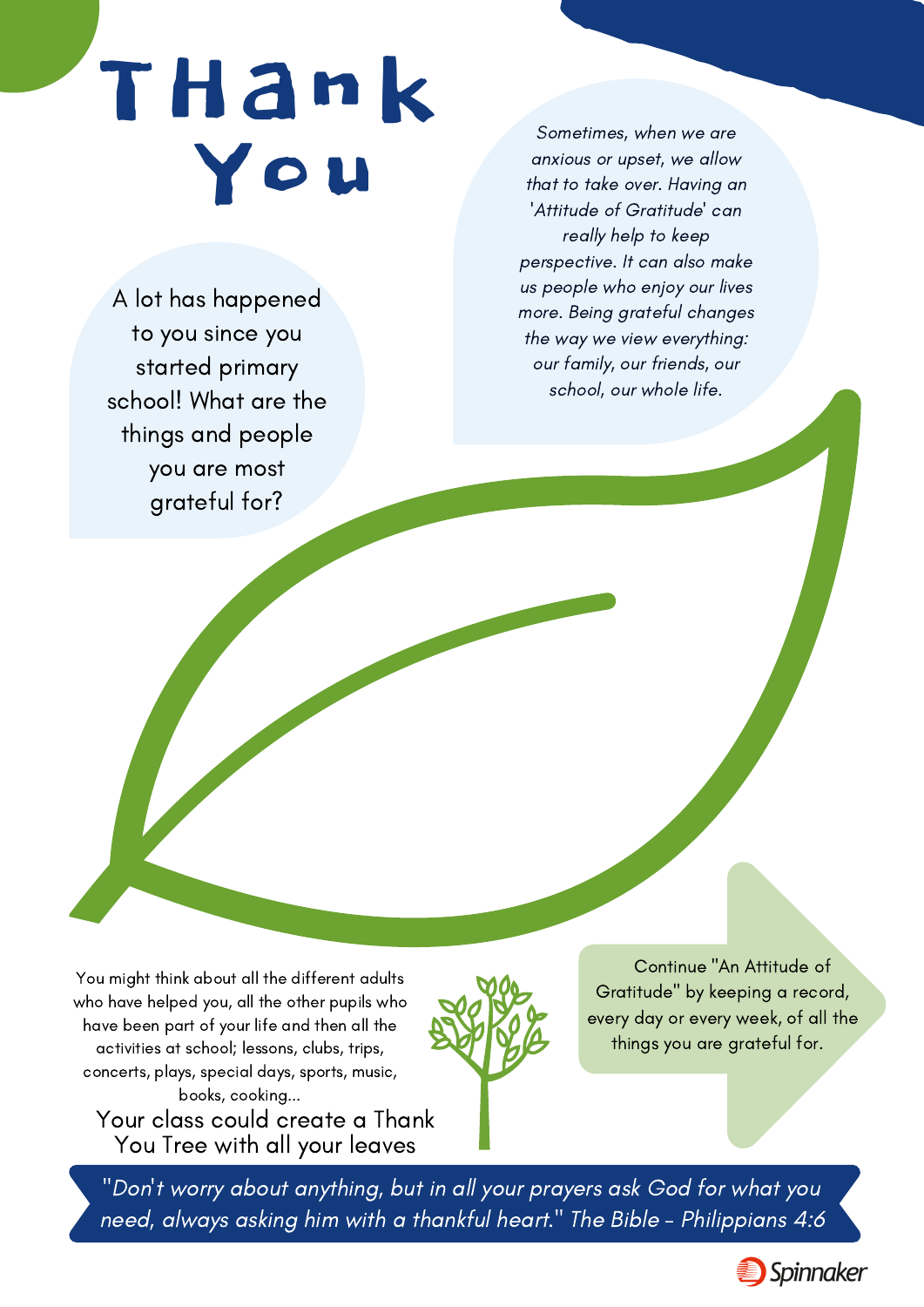# Hopes and Dreams

Close your eyes and imagine what you hope for, and dream of, at secondary school, eg new friends, subjects, sports, skills, activities, trips, clubs, volunteering, fundraising...

Write your **hopes** and **dreams** for your new school on the star.

You can use this heart in the weeks and months ahead. Write down dreams that perhaps you know are not for now but for the future.

> It is good and healthy to have big plans for our lives. If we have goals we are reaching towards, it helps us to reach our potential - and reaching our potential makes us more likely to be happy, fulfilled, generous people.

"God can do much, much more than anything we can ask or think of. " The Bible - Ephesians 3:20

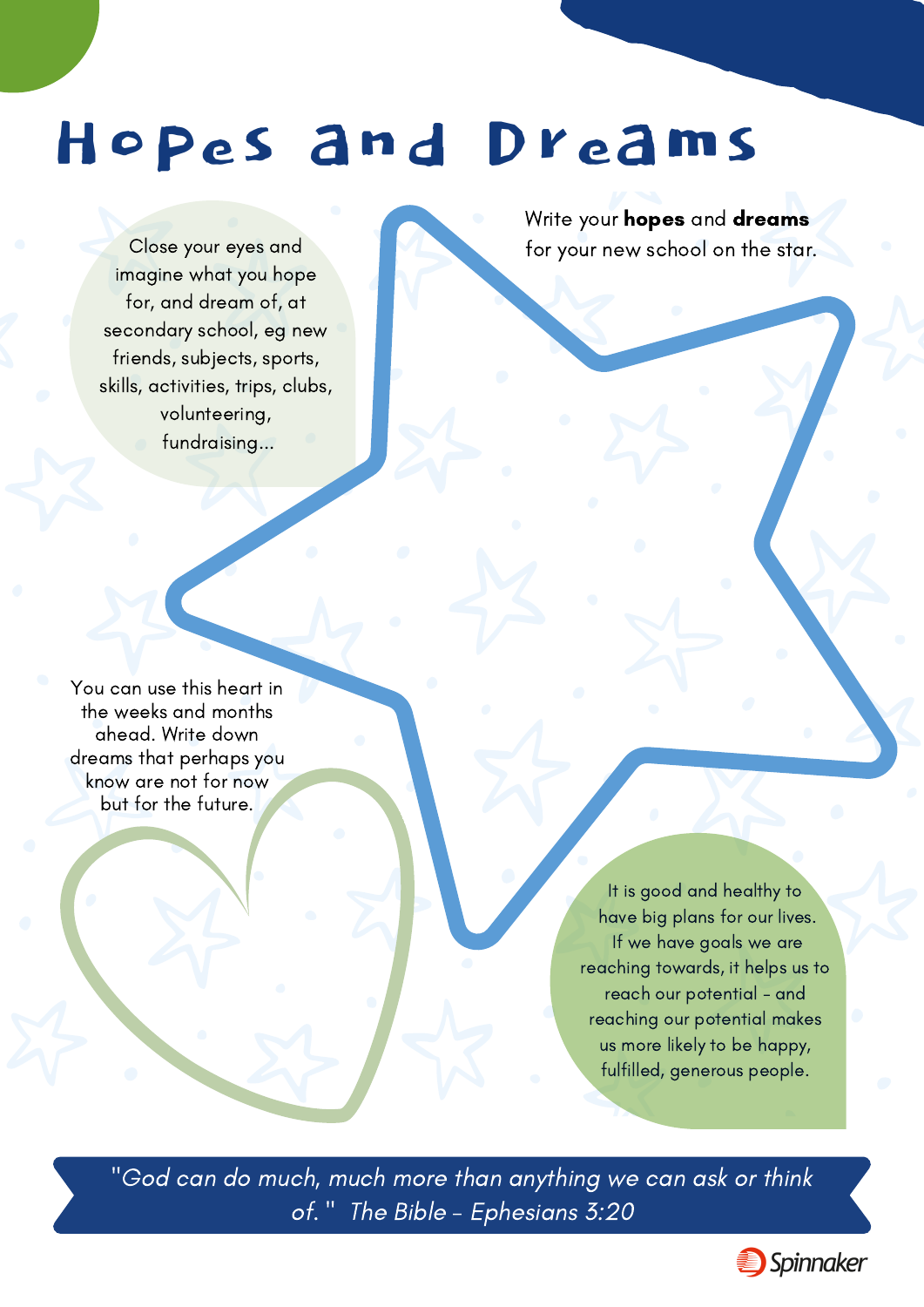## Considering Change

Secondary School is different to Primary School. You're probably Secondary School is different to some changes but are a bit worried about others.<br>
Looking forward to some changes but are a bit worried about others.<br>
What might changes in a small control of the state of the state of th

Things I am looking forward to

> Things I am a bit nervous about

Do you have a place at home where you can go to think through your thoughts and feelings? You might like to spend some more time thinking about your lists. They might change too.

> You might like to ask for help with some changes - from an adult, a friend, God... You might want to do something to prepare for these changes. What could you do?

"Give all your worries to God, because he cares for you." The Bible - 1 Peter 5:7

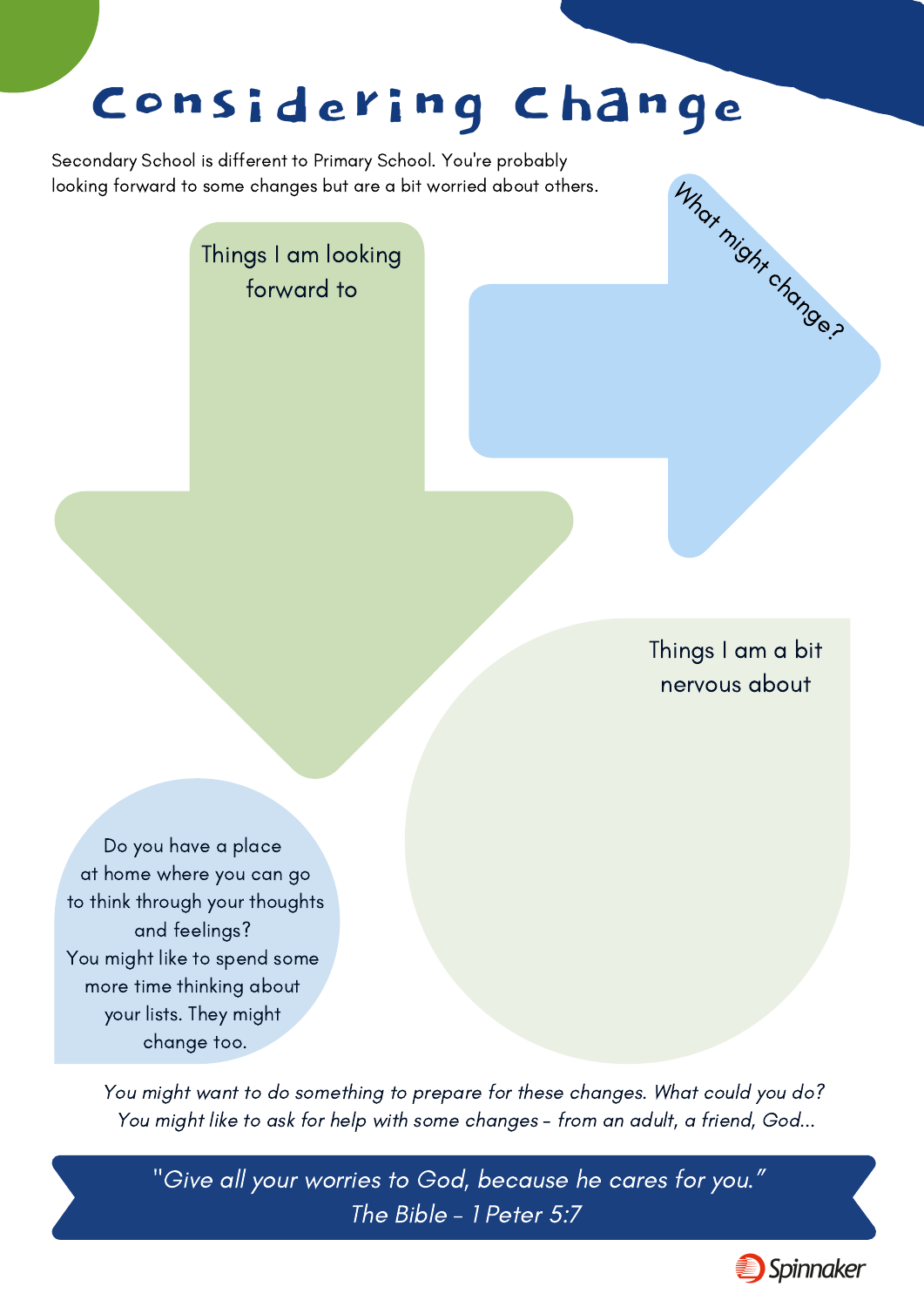# A Fresh Start

Maybe... try something new, try harder to be friends with anyone who is lonely, never give up, share, do things for others, be more independent, conquer a fear, value others, join more clubs.....

Is there something you wish you could do better or differently, or want to try harder at, when you are at your new school? It's a chance for a fresh start.



How can you make your fresh start happen? Can someone else help?

"I forget what is behind me and do my best to reach what is ahead. So I run straight toward the goal." The Bible - Philippians 3:13-14

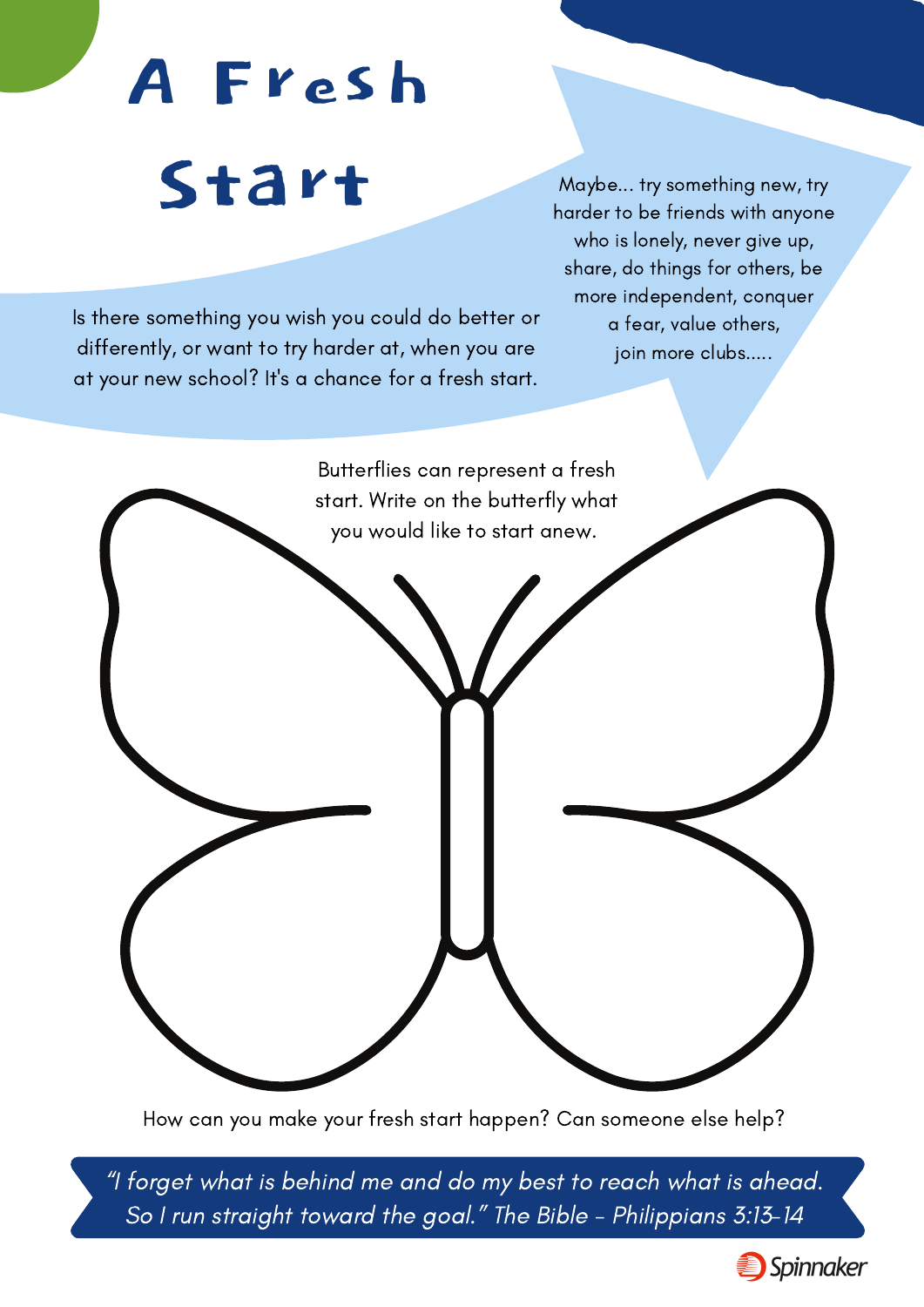### Know Your Worth

You are valued and you have worth. Knowing our incredible value and worth is a key to being resilient and having perseverance. Knowing who we are and being confident in ourselves helps us to respond positively to

You need two people outlines. Write down in one all about you: what you think are your qualities (kind, friendly, funny, listener), what you like doing, what you are good at.

change. Now swap with someone else. Ask them to write about you, in the second outline. It's interesting to see how other people see us. You might be surprised and pleased.



Helpful Accepting Courageous Caring Relaxed Clever Grateful Gentle Purposeful Honest Responsible Content Gracious Peaceful Self-controlled Talented Strong Inspirational Kind Strong Happy Forgiving Fun Faithful Lively

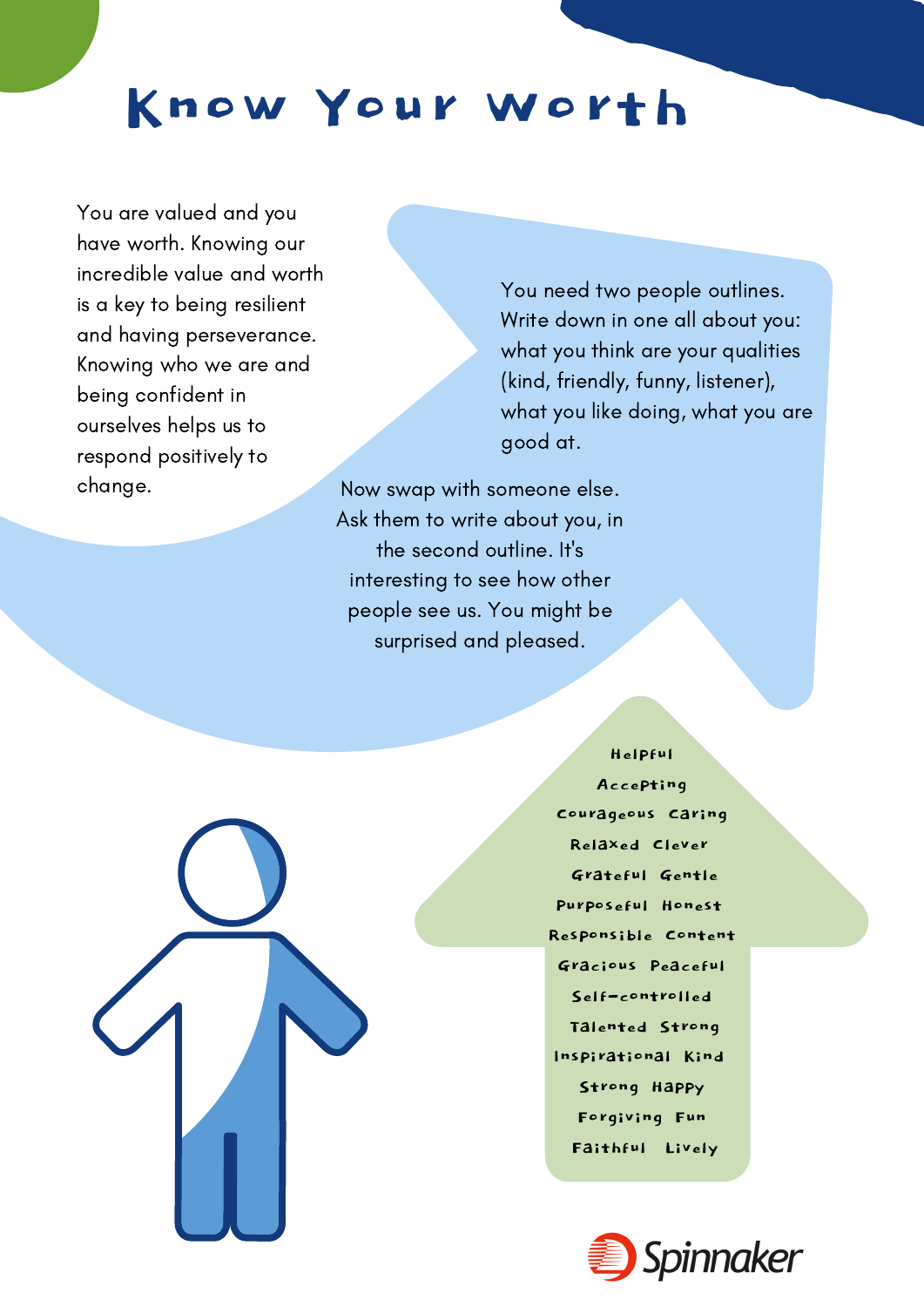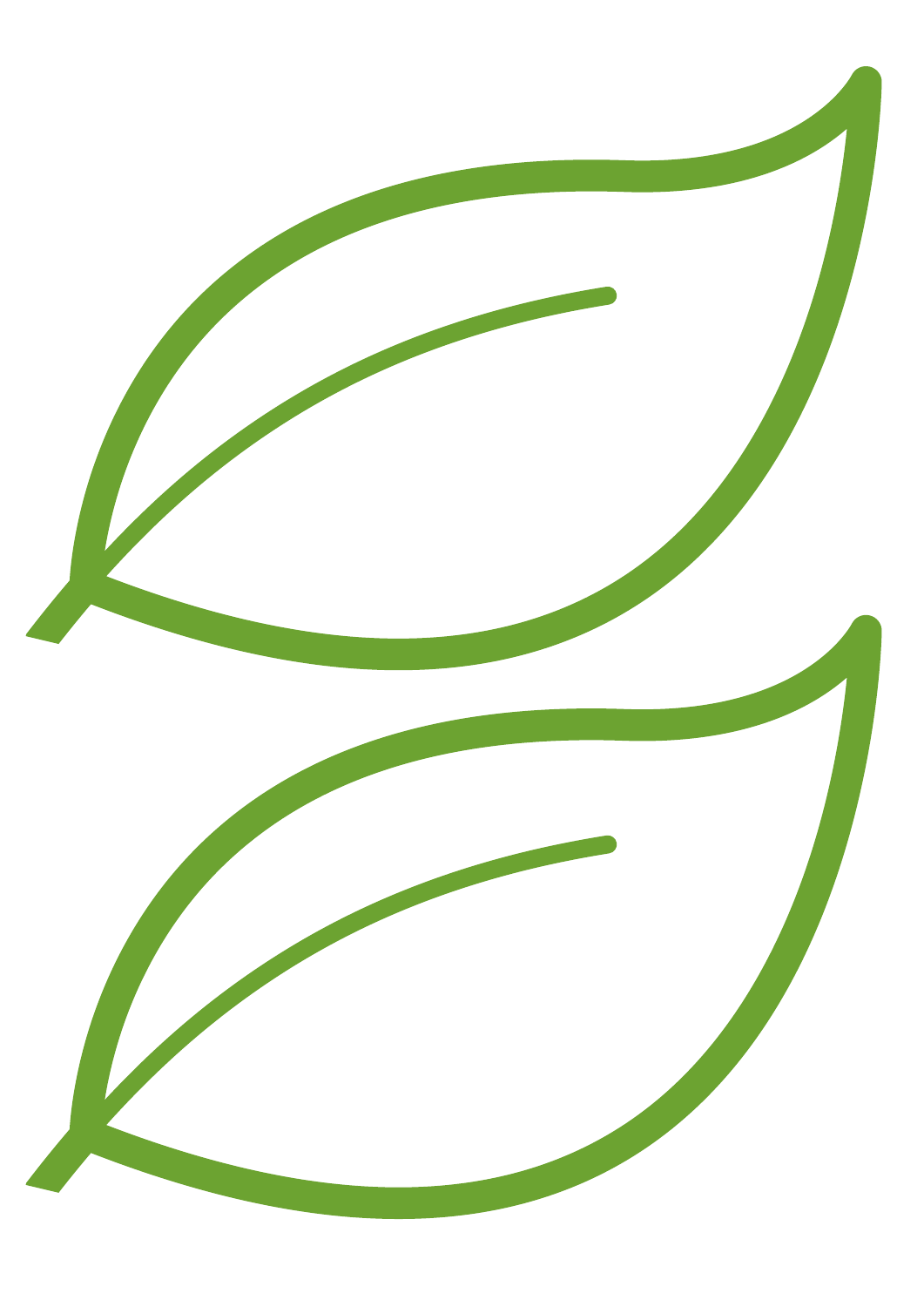